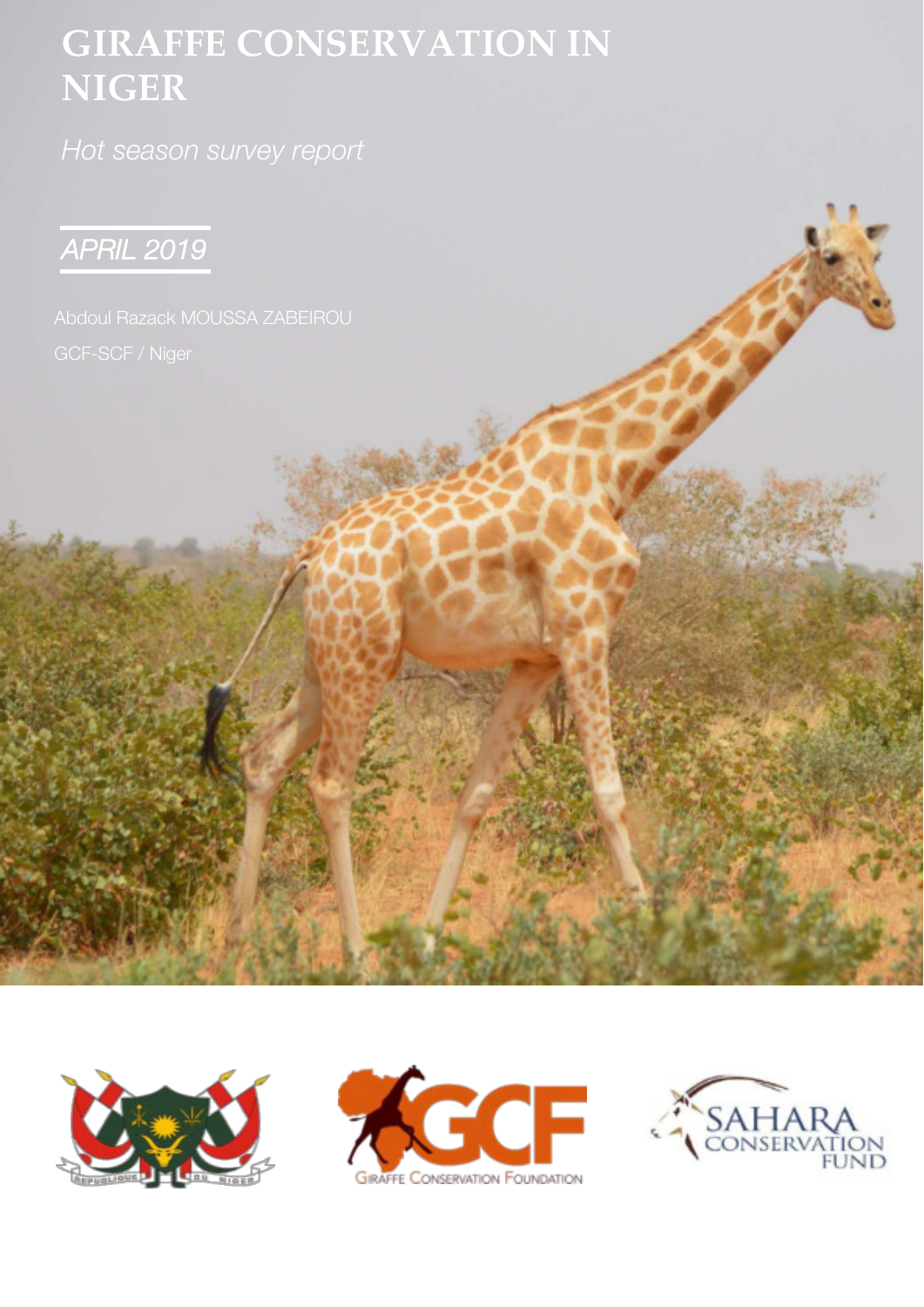## **1. Introduction**

The West African giraffe (*Giraffa camelopardalis peralta*) in Niger are the last remaining population in all West Africa. The major population is located in the transition zone of the Regional Park W Biosphere Reserve (Kouré and Dallol Bosso central zone) and in the more northerly Fandou, Dingazi and Simiri areas. The north-south oriented Dallol Bosso Valley stretches for 350km from the Mali border to the Niger River on the Benin border and is a key giraffe migration area in the hot season.

The current population of giraffe in Niger is estimated at ~600 individuals based on annual survey undertaken in the rainy season. However, their distribution in the hot season is less well known. Therefore, a pilot hot season survey was carried out for the first time in April 2018 to better understand the situation. In April 2019 the second hot season survey was carried out in all major areas where giraffe reside. This survey was undertaken in collaboration with the Niger Government Directorate of Wildlife, Hunting, Parks and Reserves, and local guide NGO AVEN.

#### **Objectives**

The main objective of the mission was to survey giraffe during the hot season throughout the Dallol Valley and other key areas. More specifically, the survey aimed to:

- $\triangleright$  Determine the distribution areas of giraffe during the hot season
- $\triangleright$  Count, photograph and identify giraffe observed with a focus on newborns
- $\triangleright$  Sensitize the local population in giraffe conservation and their habitat

### **2. Methods**

The survey method used is identical to that of the annual survey i.e. a systematic count of the individuals observed. The survey itinerary and sites are adapted according to information received from local informants (guides, foresters, ecoguards). Importantly, it is not a complete count of the population but rather a minimum population assessment.

The survey consists of a direct terrestrial survey count in vehicles and taking photographing each profile of all individuals encountered (right and left sides). All giraffe are identified by comparing the photos taken with those of known giraffe listed in the population album and integrated into the GiraffeSpotter photographic database.

The survey team team consisted of a driver, AVEN guide, photographer, observer and note taker recording all observations and corresponding photo details.

#### Itinerary

The survey was undertaken over a 12-day period in April 2019. Departing from Niamey the team used the route highlighted in the figure below.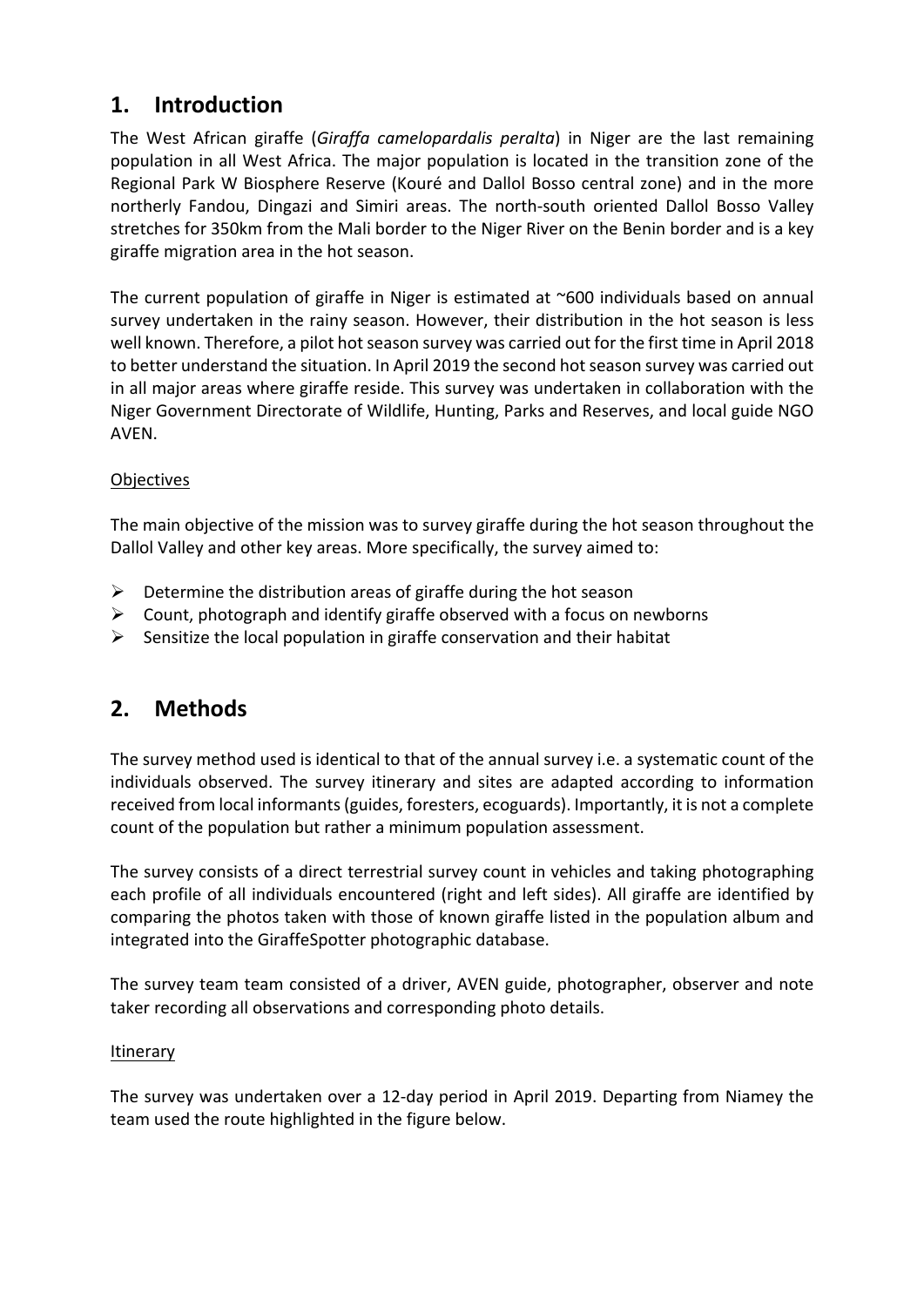

*Figure 1. Survey route of the team during April 2019*

During the survey we travelled across two regions, Tillabéry and Dosso, to estimate the numbers and determine the distribution of giraffe during the hot season. The survey began in the Central Zone at the level of the communes of Dantchandou, N'gonga and Kiota N'goygolo. The survey then continued to Birni N'Gaouré, Gaya and Falmey, extending to a few kilometres from the Beninese and Nigerian border.

A second survey route was then conducted during the Central Zone in Harkanassou, N'gonga and Dan Tchandou to cover the central zone of Kouré, (Giraffe Zone) where the majority of the individuals are located. Finally, the survey travelled north to the outlying areas of Fandou and Dingazi and finished up in Simiri.

# **3. Distribution of giraffe during the hot season**

The figure below shows the distribution of giraffe observed during the hot season survey in April 2019. The distribution highlights the range beyond the Central Zone and core Giraffe Zone area clearly highlights the high concentration of giraffe observed throughout the Dallol Bosso.

Giraffe have been observed in Sabon birni (Gaya) a village located 5 km from the border with the Republic of Nigeria, and in Falmey not far from the Niger River where we think that the Niger River is a barrier for giraffes preventing them from cross to W. Park

Individuals were also registered in Dingazi and Simiri and information on the presence of giraffes in Fandou. These giraffes, however, could not be located accurately and thus could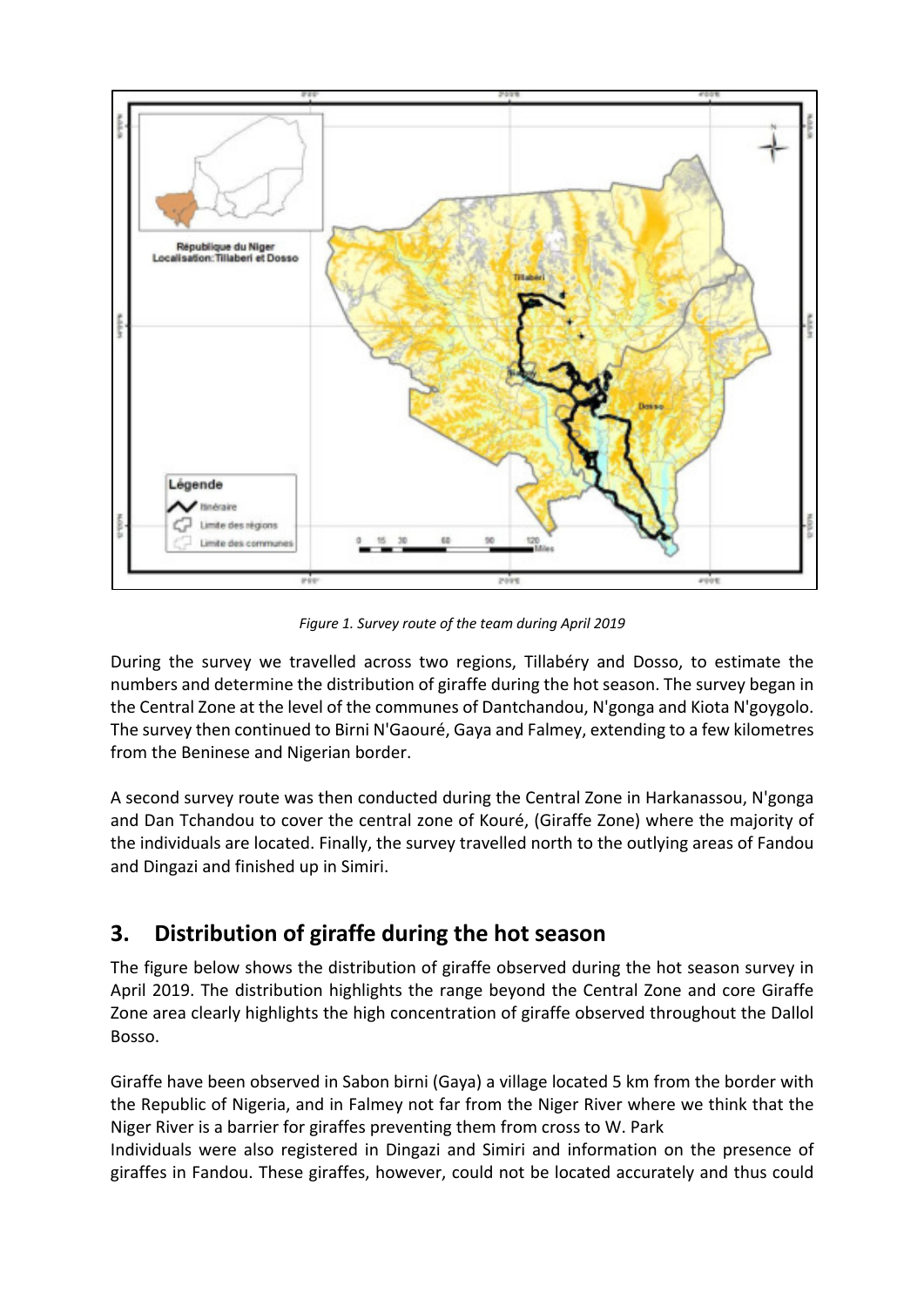not be observed. It should be noted, however, that the safety aspect of this area has been a limiting factor in our movements.



*Figure 2. Distribution of giraffe observation during the hot season.* 

The distribution of giraffe during the hot season was compared to individuals observed during the rainy season (2018).

During the rainy season, the majority of giraffe in the Central Zone are present on the Kouré Plateau (Giraffe Zone) while during this survey in the hot season (2019), individuals were more present in the Dallol Bosso and south towards the Niger River near the border with Parc W.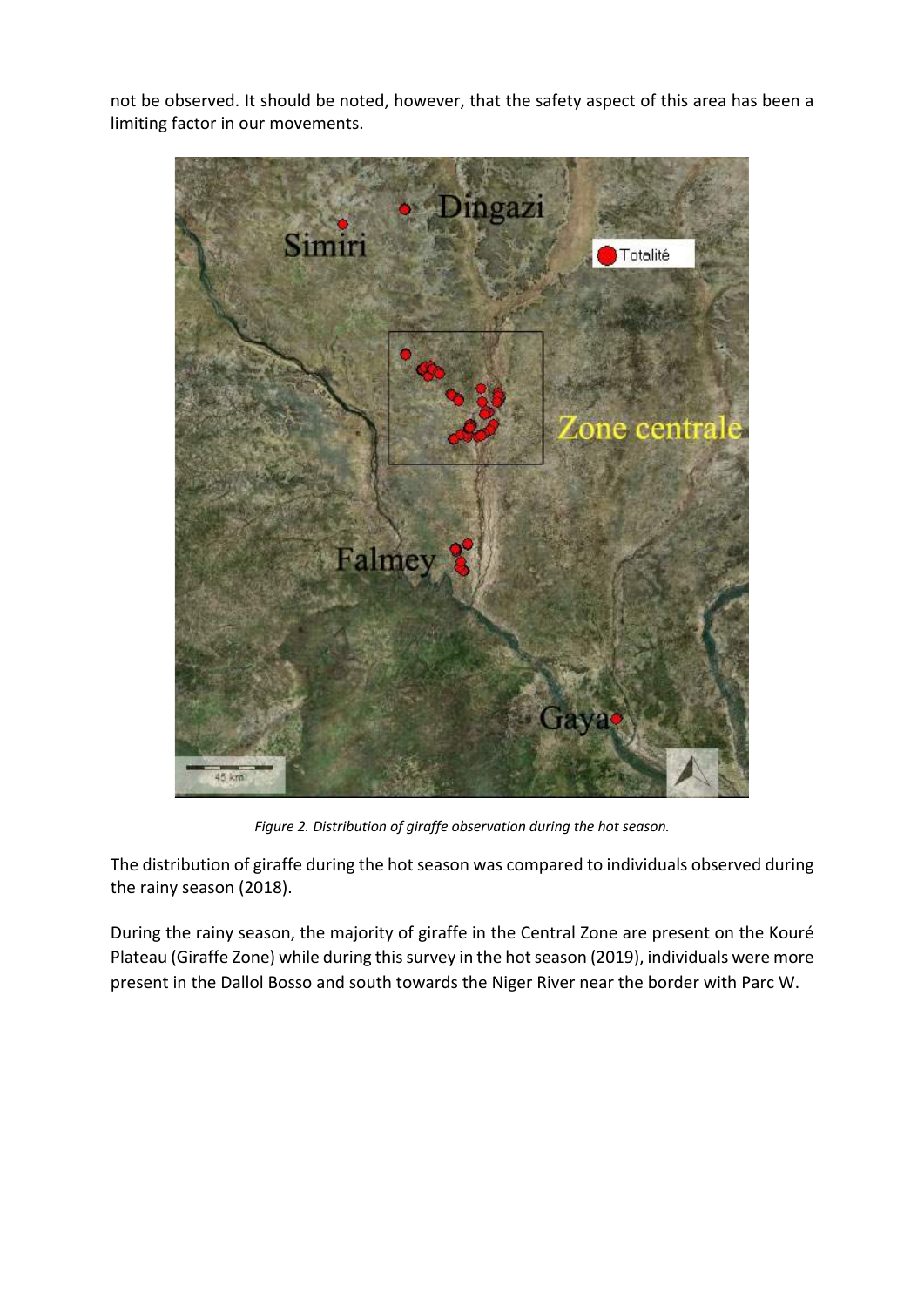

*Figure 3. Comparison of seasonal distribution of giraffe: August 2018 (blue) and April 2019 (red)*

### **4. Results**

In parallel with the general information on the distribution of West African giraffe in Niger, this survey provides new data on the population. Following the survey the team processed all the available data working collaboratively with the Ministry and AVEN guides. They assessed all information and reviewed the identification of all giraffe new and old.

During the hot season survey a total of 249 giraffe were observed, including: 160 adults (113 females and 47 males), 25 sub adults (16 females and 9 males), 16 juveniles (4 females and 12 males) and 48 calves – the majority of which were born in 2019. The average herd size observed was 5.79 individuals per herd.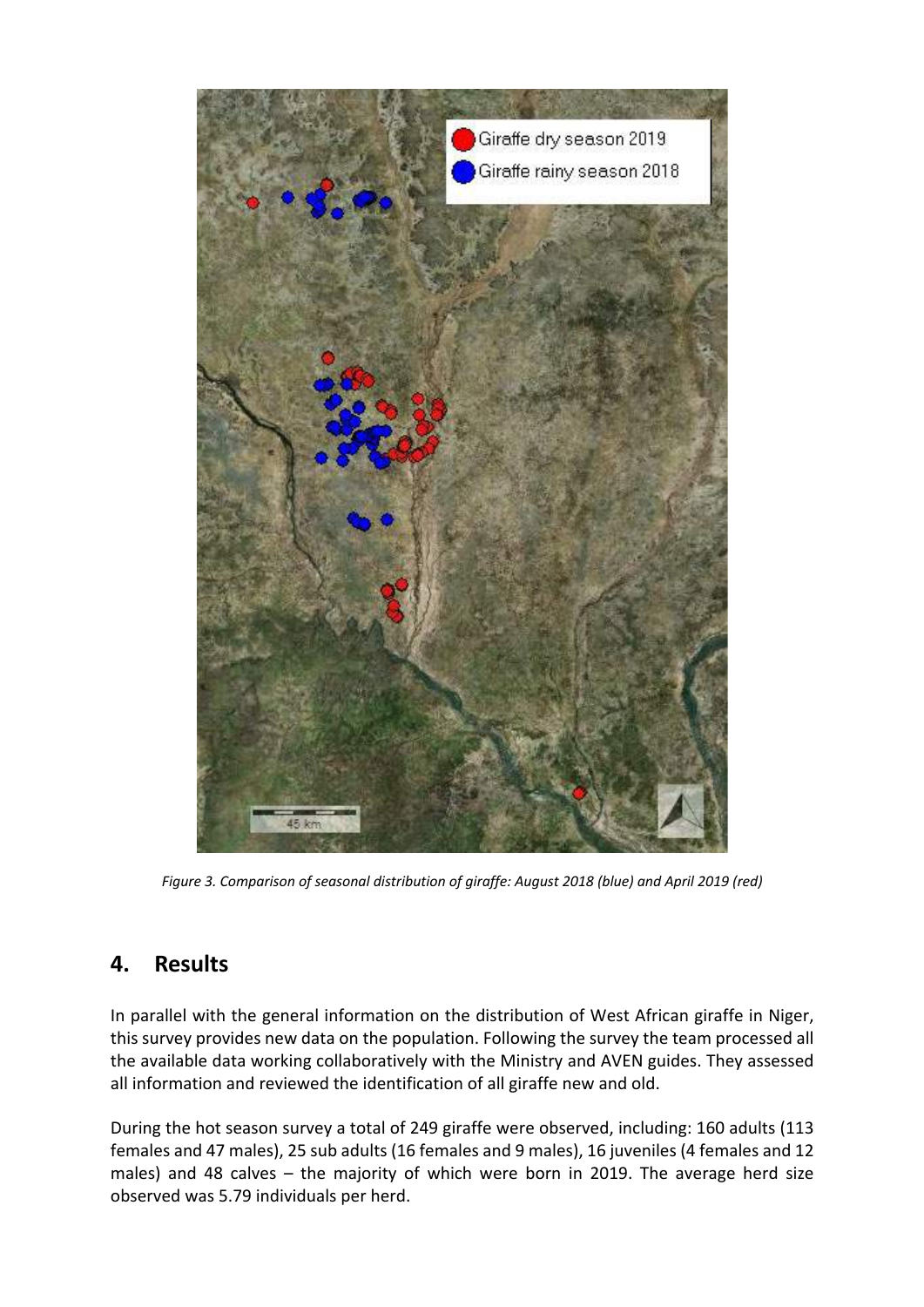The figures below detail the distribution of the population by age and sex.

| <b>Age Class</b><br>Sex | <b>Adults</b> | <b>Sub Adults</b> | <b>Juveniles</b> | <b>Calves</b> | <b>TOTAL</b> |
|-------------------------|---------------|-------------------|------------------|---------------|--------------|
| Male                    | 47            | 9                 | 12               | 21            | 70           |
| Female                  | 113           | 16                | 4                | 27            | 69           |
| <b>TOTAL</b>            | 160           | 25                | 16               | 48            | 249          |

*Figure 1. Number of individual giraffe observed by age and sex.*



*Figure 2. Distribution of the giraffe population by age and sex*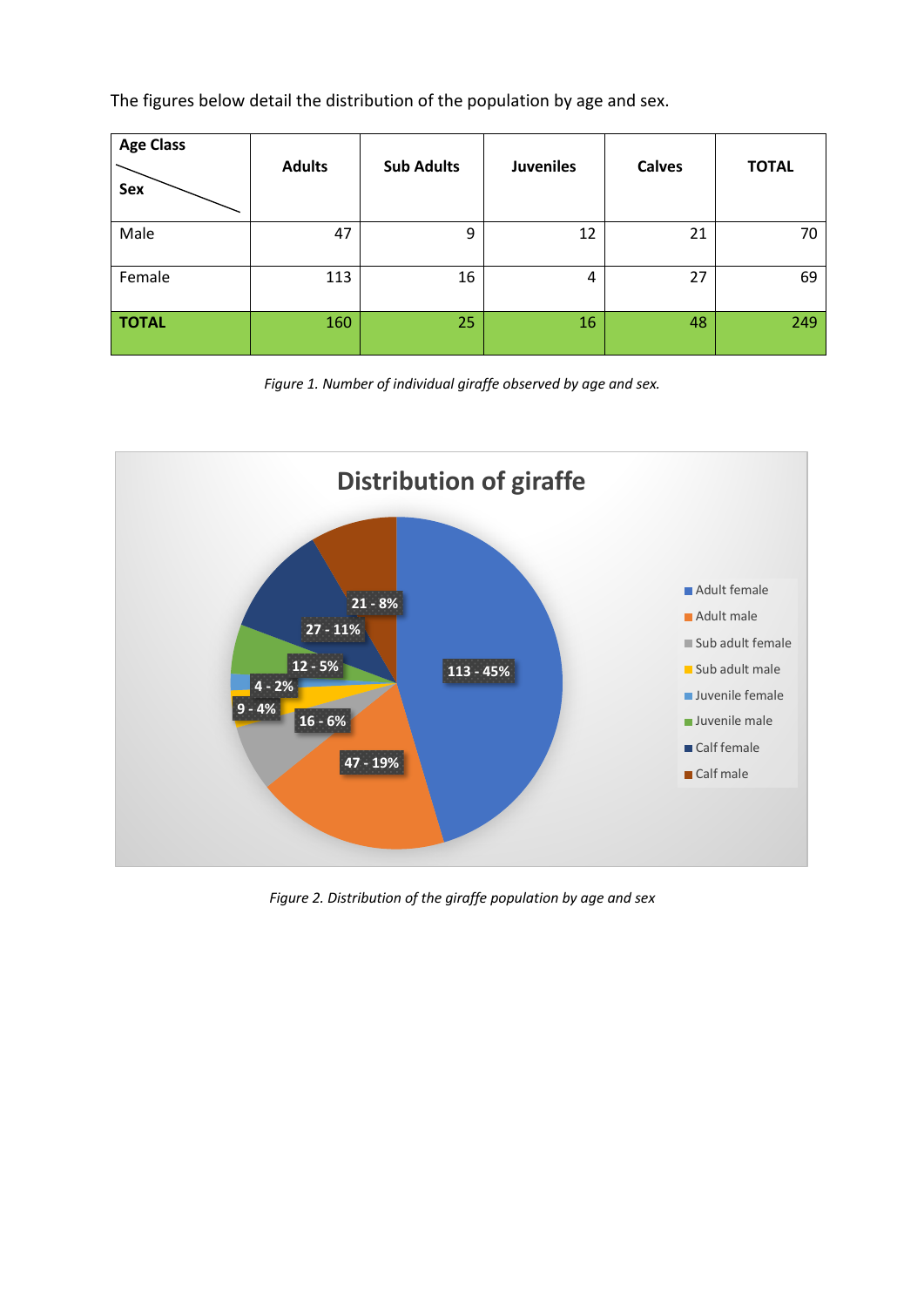

*Figure 3. Distribution of giraffe by sex*

Compared to the 2018 hot season survey results, the observations from 2019 were greater in with 249 giraffe observed compared to only 154 individuals in 2018. Of the giraffe observed in 2019, only 46 (18.5%) were observed during the same survey period in 2018.



*Figure 4. Female giraffe and calf*

The high rate of individuals observed in 2019 compared to 2018 can be explained by several factors: (1) high birth rate recorded (47 newborns), (2) high temperatures recorded in 2019 possibly limiting migration of giraffe, and (3) concentrated survey effort in preferred giraffe areas.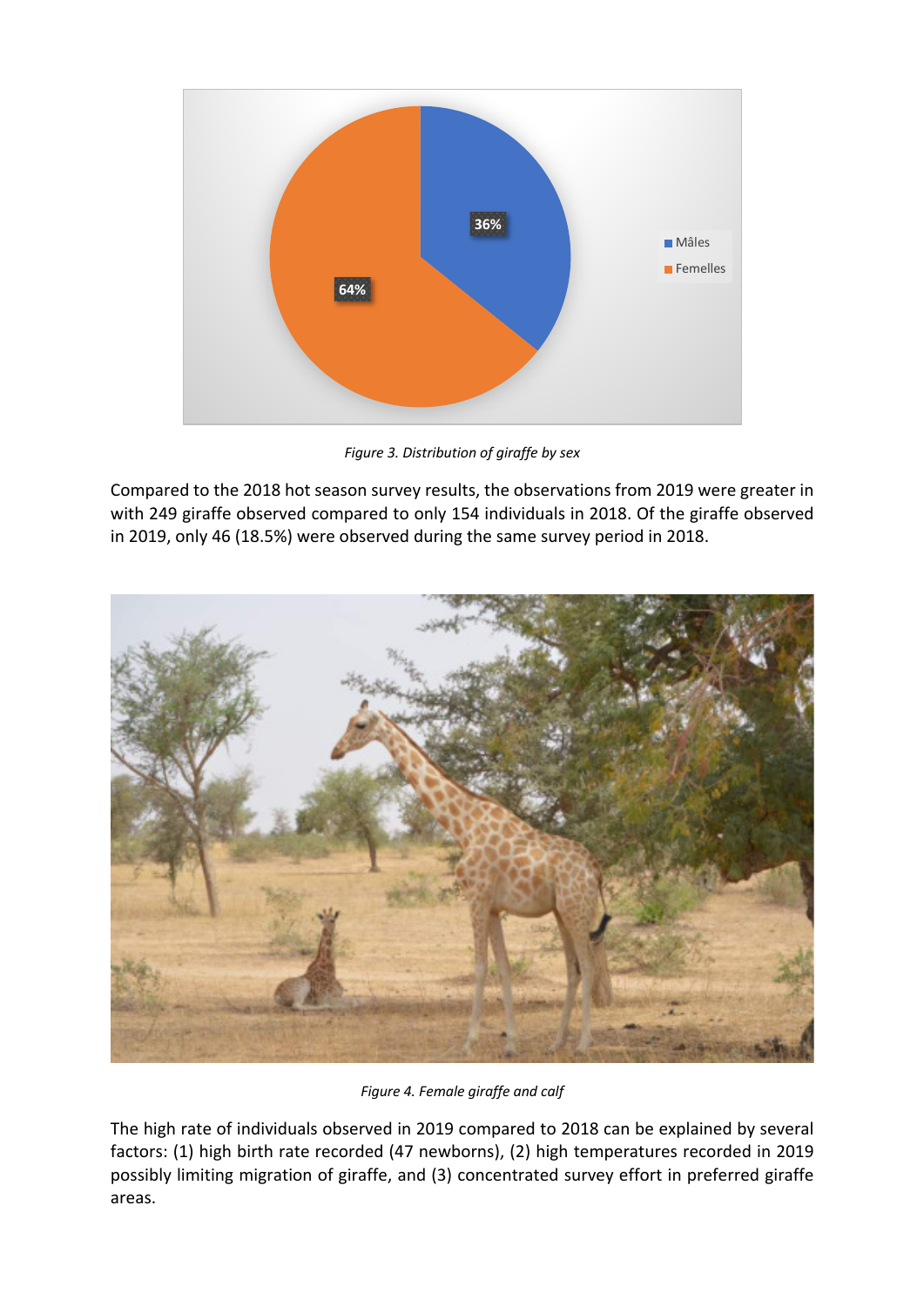# **5. Mortality and threats**

Unfortunately during this survey, we recorded the death of seven giraffe during 2019 to date, including three newborns for which we do not have any tangible explanations to justify their cause of death. The only assumption that has been advanced by the guides is the increased temperatures recorded this year.

| ID      | <b>Date</b>       | <b>Sex</b> | <b>Age Class</b> | Cause        | <b>Location</b> |
|---------|-------------------|------------|------------------|--------------|-----------------|
| 70/07   | February 2019     | Male       | Adult            | Fell in well | Boula Tambo     |
| 110/10  | <b>March 2019</b> | Male       | Adult            | Fighting     | Kiota           |
| Unknown | <b>March 2019</b> | Male       | Adult            | Natural      | Kiota           |
| Unknown | <b>March 2019</b> | Unknown    | Calf             | Unknown      | Kanaré          |
| Unknown | April 2019        | Female     | Calf             | Unknown      | Sougourou       |
| Unknown | April 2019        | Unknown    | Calf             | Unknown      | Tombara         |
| 124/10  | April 2019        | Male       | Adult            | Fighting     | Kossai Beri     |

Although not representative in the table above, the main threats observed over recent years for Niger's giraffe are road accidents and human-giraffe conflict, the latter of which are a result of crop raiding. Often the giraffe are chased out of the fields or gardens by farmers who use sticks and stones, which can lead to injuries. Even if the animal is not killed instantly, it has sometimes lead to complications leading to the death of the animal. Similar cases have been recorded by guides and foresters.

In order to reduce these threats, especially those due to human-wildlife conflicts, ongoing community liaison efforts are needed with the surrounding populations. Therefore, in parallel with this survey, the team also sensitised the people of the area in the interest of the conservation of giraffe and their habitat.

# **6. Conclusion**

In summary, the 2019 hot season survey provided additional and supplementary data to the annual census counts and the previous 2018 hot season survey. Interestingly, several giraffe that had not been seen during the 2018 hot season survey or the 2018 rainy season, were observed during this survey. In addition, the area surveyed was larger than that previously studied in 2018 and allowed us to follow up in new sites.

Importantly, we noted that some giraffe in outlying areas remained relatively sedentary compared to the central area of Kouré, namely Falmey, Dingazi and Simiri. According to the local population, these individuals spend all year in these areas which demonstrates the creation of an expansion of the population at the spatial level.

Below are some suggestions and recommendations with regard to the DFC / PR and the NGOs working in the area: